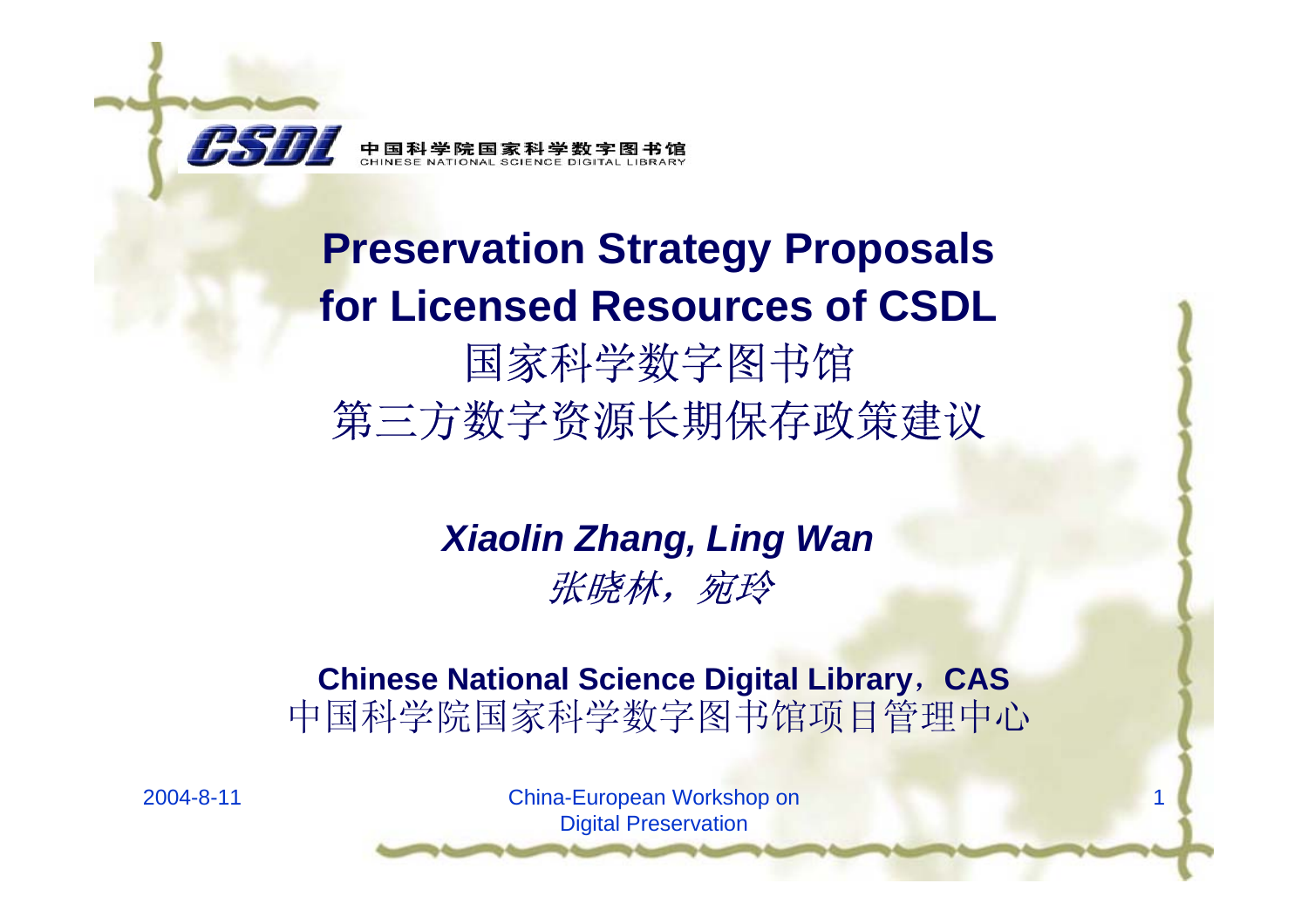

- **1. Introduction**前言
- **2. Current status for d-resources**数字资源状态
- **3. Preservation policy needs**长期保存政策需求
- **4. Suggested policies**政策建议
- **5. Current actions &issues**当前行动与问题

2004-8-11 China-European Workshop on Digital Preservation

 $\overline{\mathbf{c}}$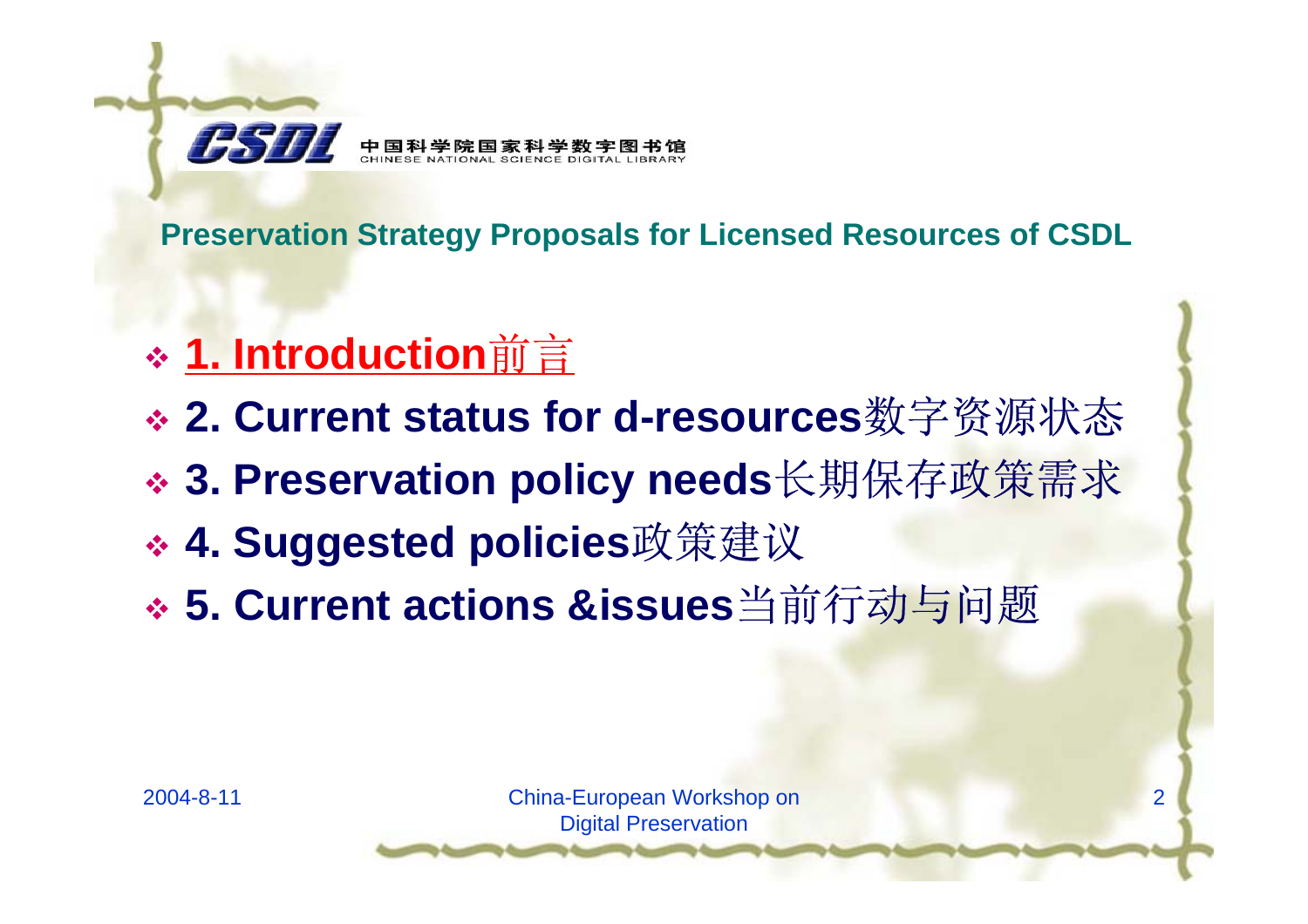

中国科学院国家和

## **1. Introduction**

- Chinese National Science Digital Library (CSDL)  $\triangle$ Serving
	- 80+ research institutions in 20+ cities
	- Researchers/students in basic sciences and hi-tech fields
	- $\triangle$  Providing
		- A collaborative digital resource system
		- An integrated digital service platform
		- $\triangle$  **A cooperative information service system**
	- $\bullet\hspace{-0.15cm}\bullet$  Project Implementation
		- From 2001-2005, with plans to extend to 2010
		- Jointly developed by the central lib, 4 regional libs, 80+ institutional libs, and other partners

3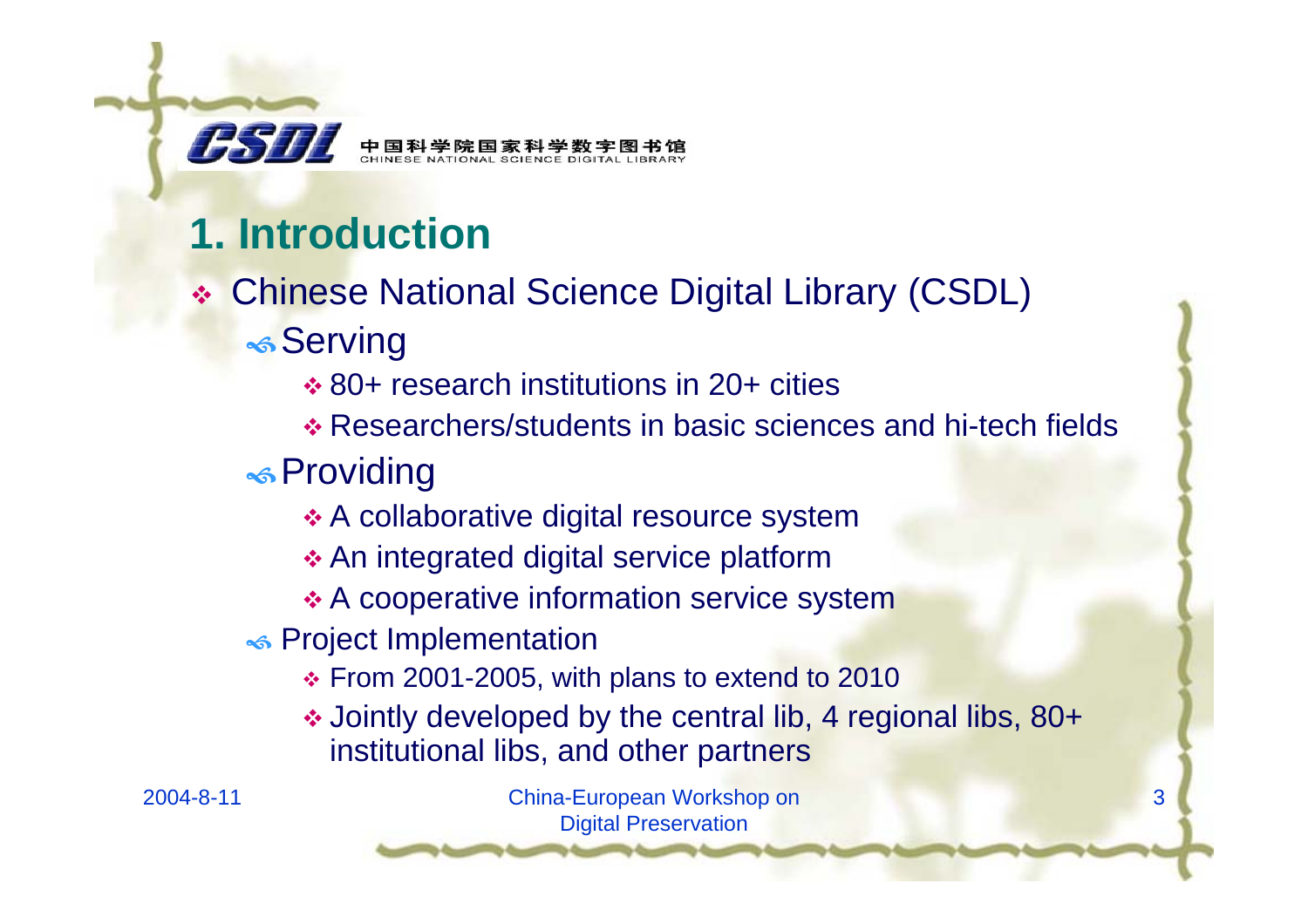

## **1. Introduction**

### Chinese National Science Digital Library (CSDL)

### $\bullet$  Basic Architecture

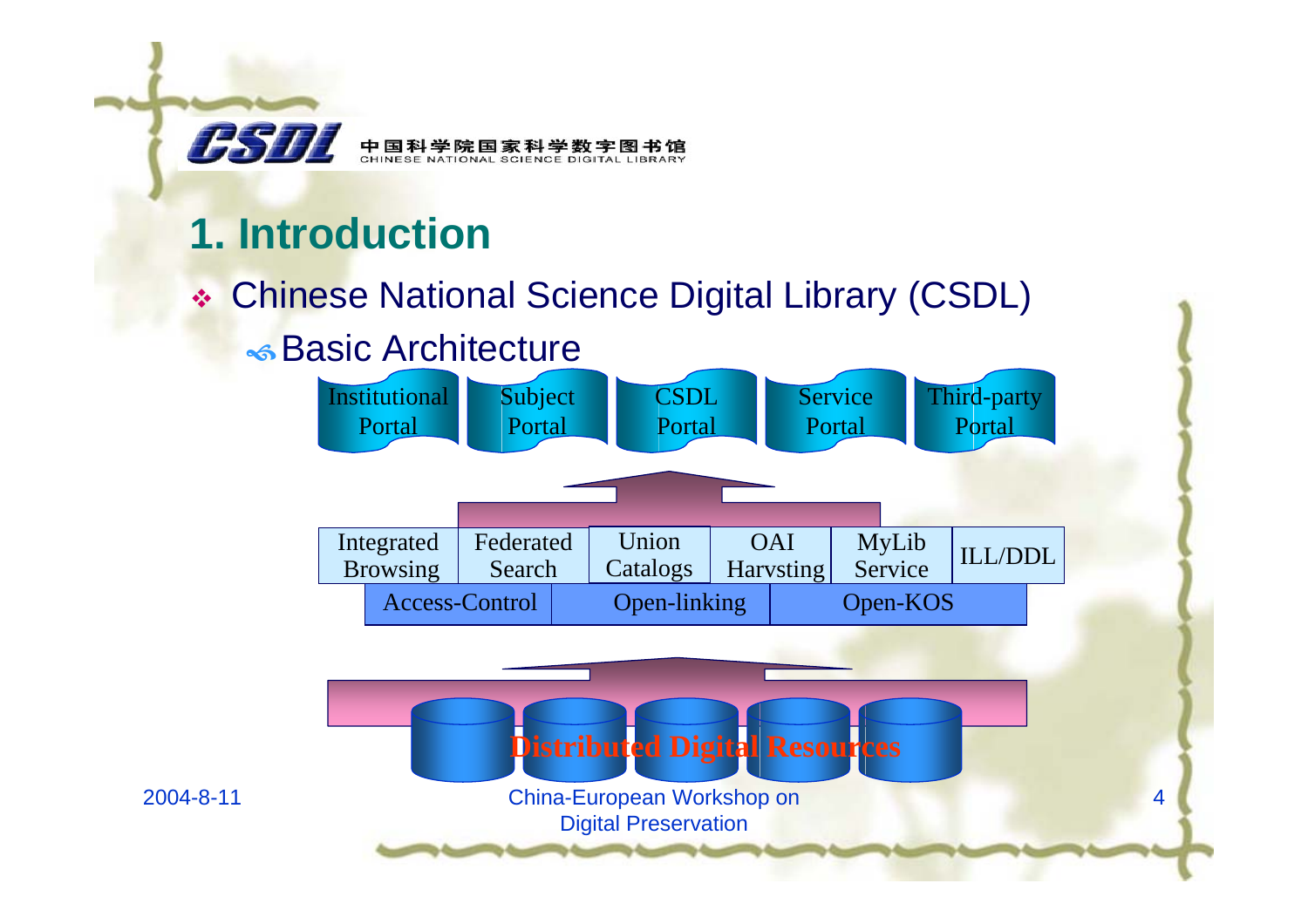

## **1. Introduction**

- Chinese National Science Digital Library (CSDL) **S** Digital Resource Development
	- Licensed Full-text Databases
		- \Journals, books, reference works, dissertations, etc.
	- Licensed A/I Databases
		- \Journals, conferences, patents, dissertations, citations, etc.
	- Self-developed Full-text Databases
		- **Special digital resources, CAS dissertations, etc.**
	- Self-developed A/I Databases
		- **«Chinese Scientific Literature Abstracts and Citations systems S** Union Catalogs, etc.
	- Subject Portals with their resource navigation systems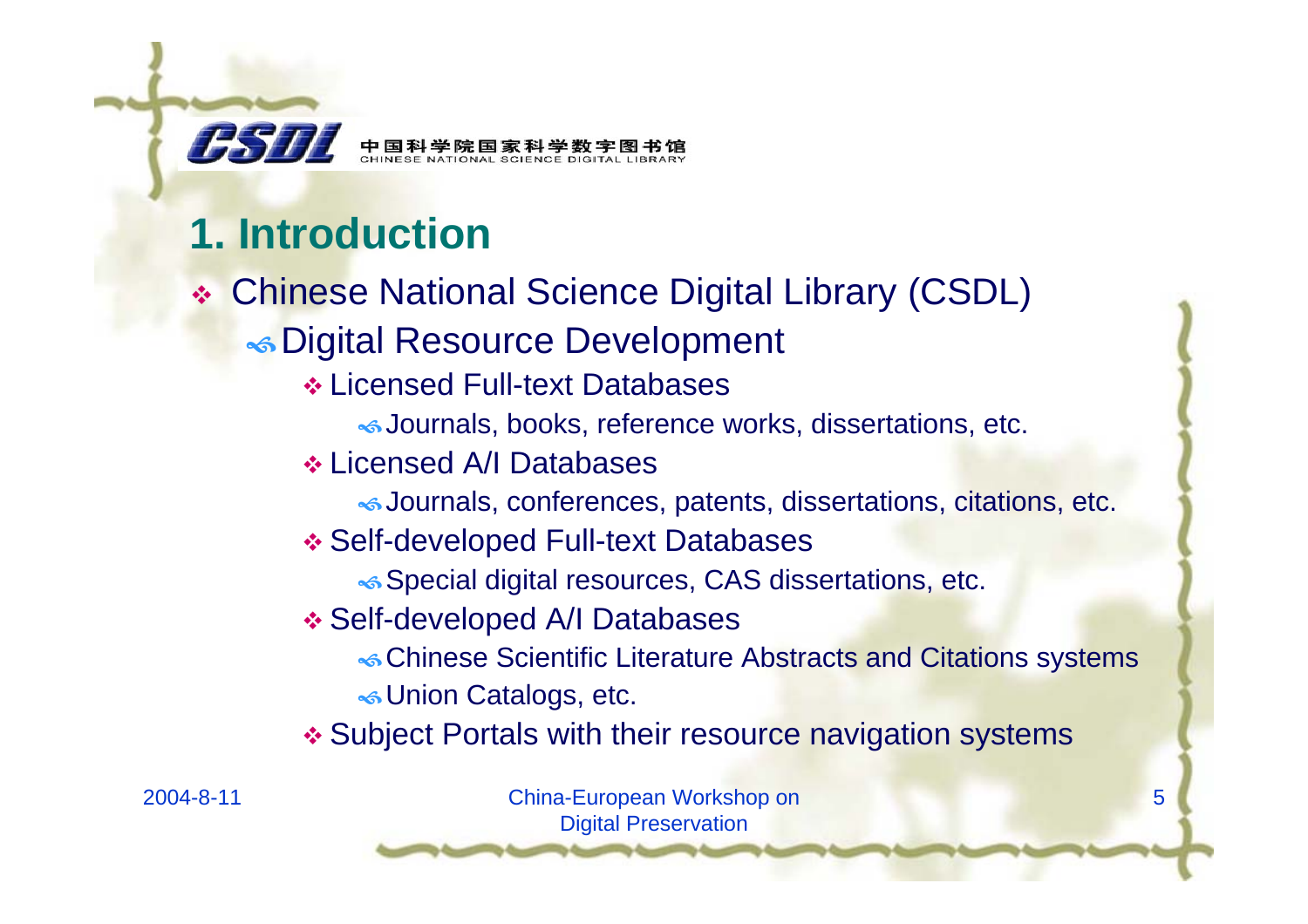

- **1. Introduction**前言
- **2. Current status for d-resources**数字资源状态
- **3. Preservation policy needs**长期保存政策需求
- **4. Suggested policies**政策建议
- **5. Current actions &issues**当前行动与问题



2004-8-11 China-European Workshop on Digital Preservation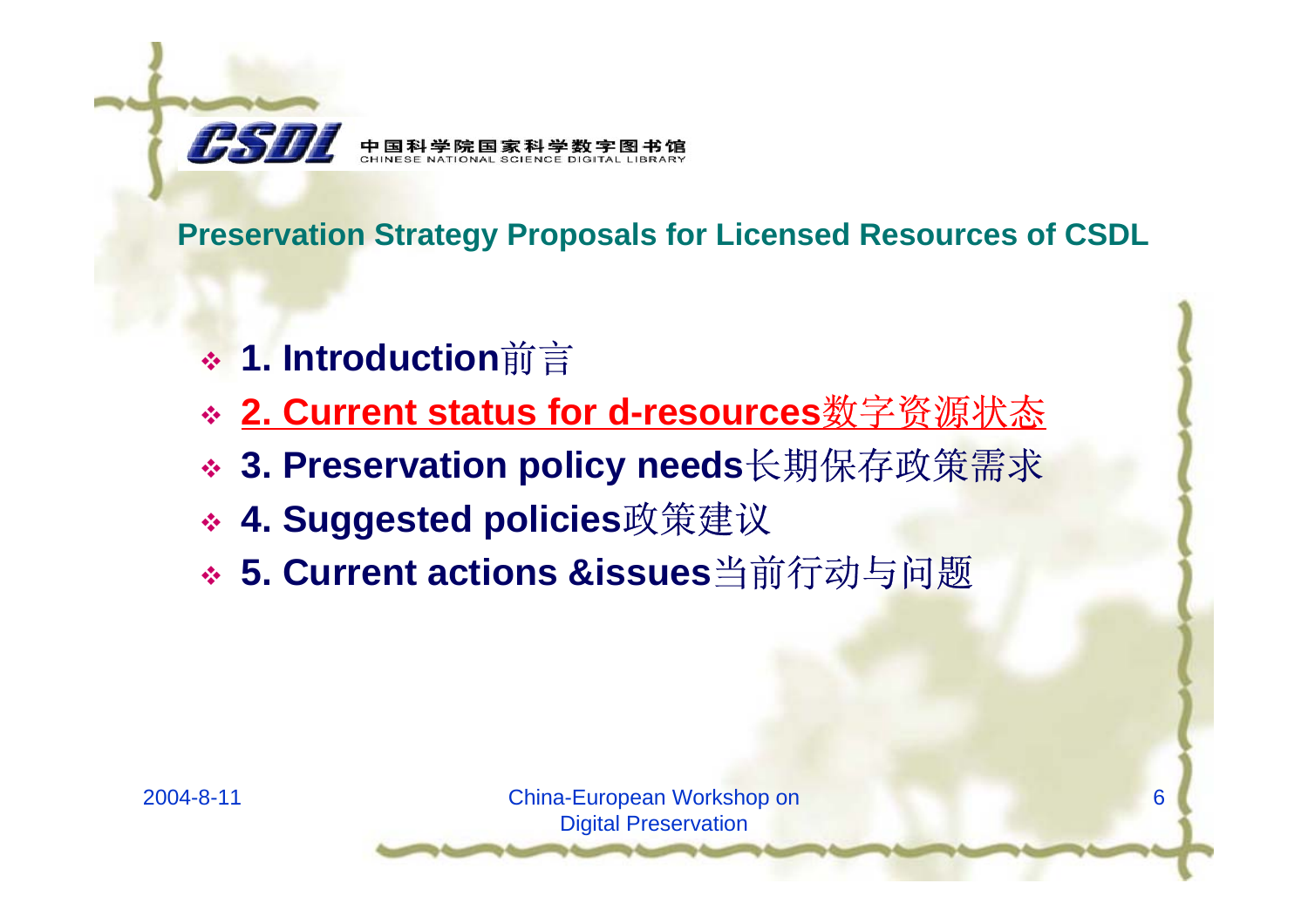

### **2. Current Status of Licensed Digital Resource in CSDL**

### (**1** )**Licensed digital resources**

| Type of database                                | Number of<br>database | <b>Number of Titles</b> |
|-------------------------------------------------|-----------------------|-------------------------|
| Full-text e-journal non-Chinese                 | 10                    | about 3000              |
| Full-text e-journal in Chinese                  |                       | over 9000               |
| E-book or E-dissertation non-<br>Chinese        | $\overline{4}$        | about 50000             |
| E-book in Chinese                               |                       | over 25000              |
| <b>Factual databases</b>                        | 3                     | Over 900 volumes        |
| Reference<br>databases<br>(abstracts and index) | 11                    |                         |

2004-8-11 China-European Workshop on Digital Preservation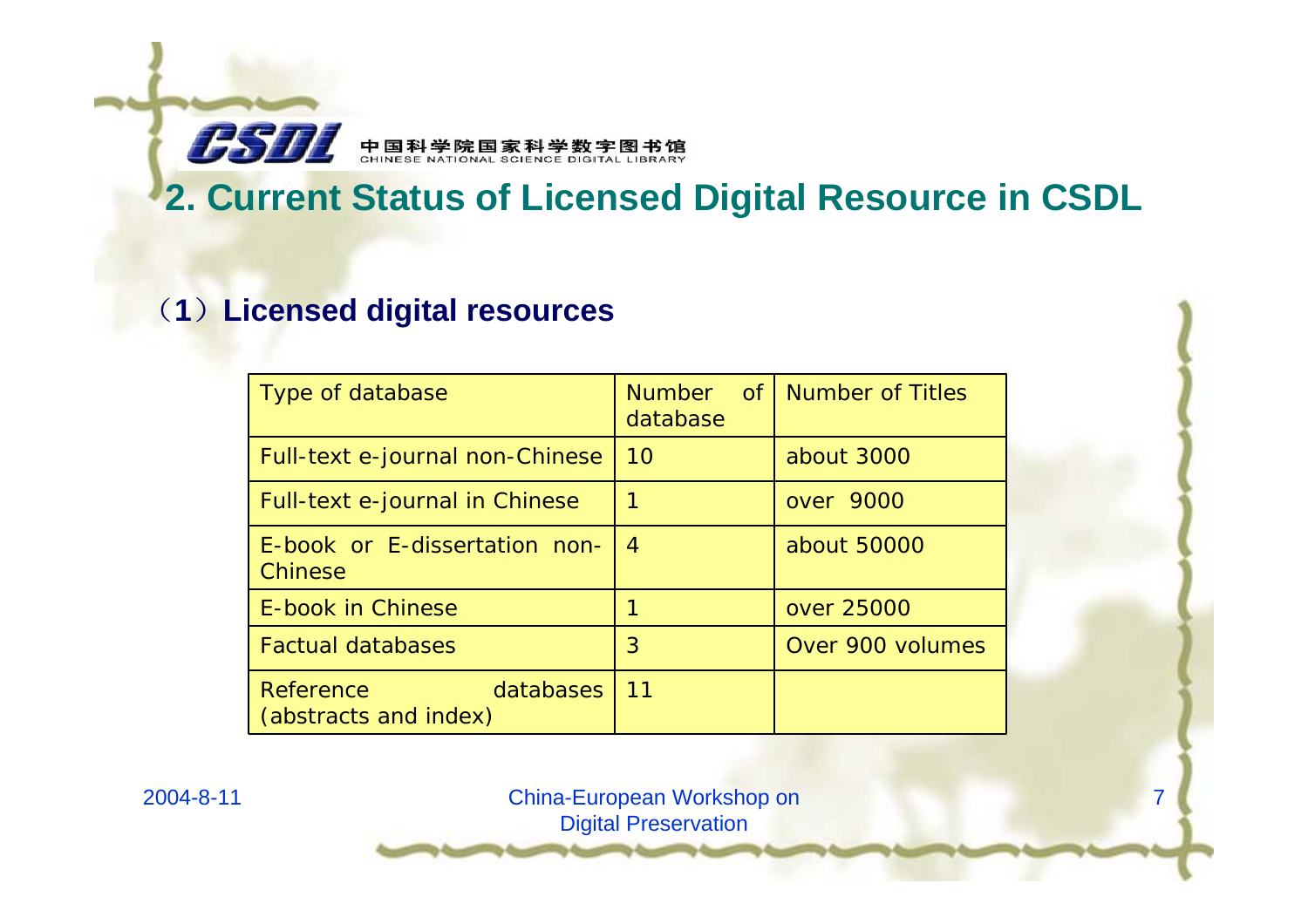

### **2. Current Status of Licensed Digital Resource in CSDL**

 ( **2** )**Access arrangements** \**Local CAS mirror sites**\**Remote Chinese mirror sitesRemote third-party mirror sites, in the country or outside, contracted by the content providers Remote host sites operated by the content providers**

2004-8-11 China-European Workshop on Digital Preservation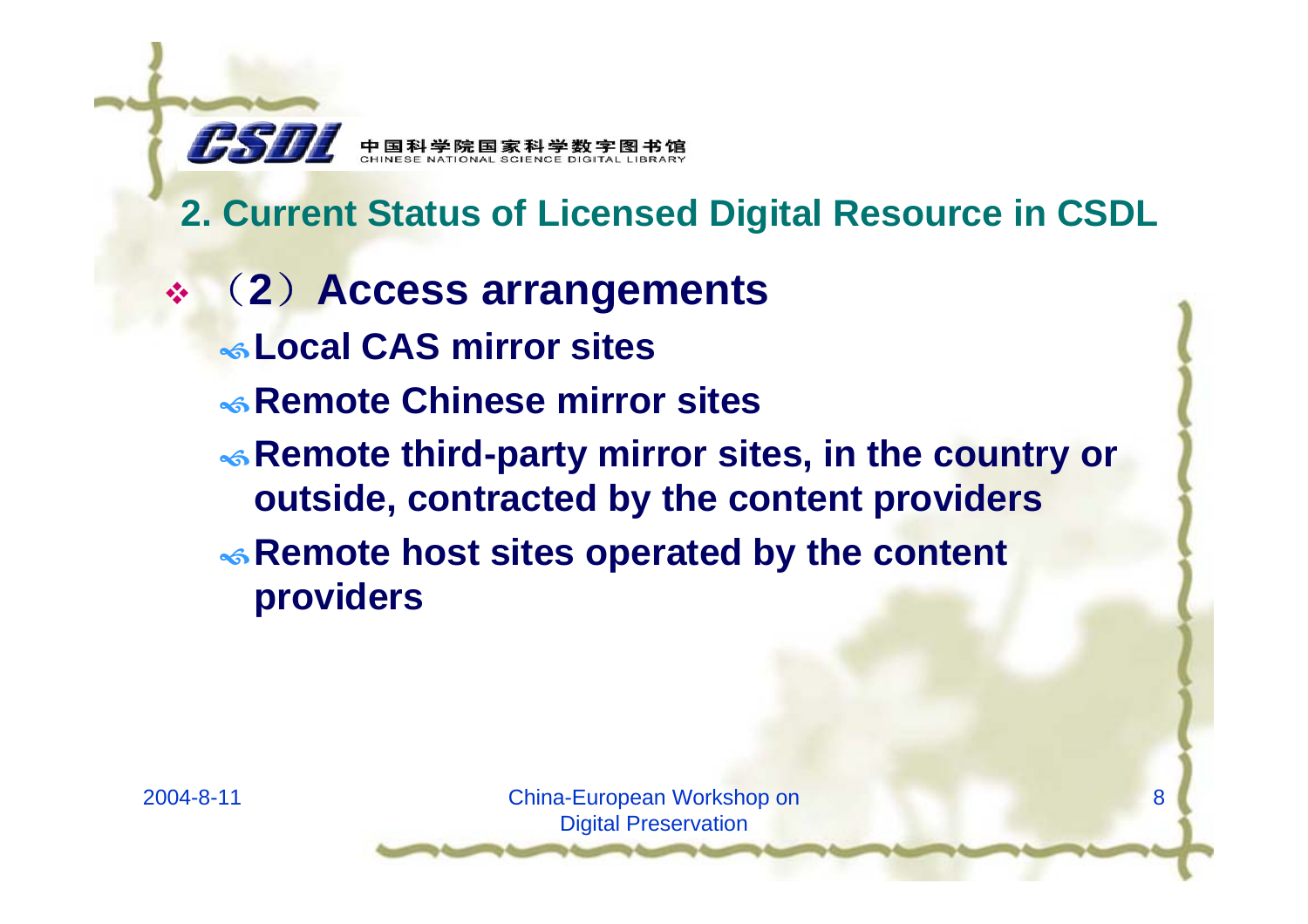

中国科学院国家科学数

### **2. Current Status of Licensed Digital Resource in CSDL**

### (**3** )**Challenges to sustainable access**

\ **To most licensed resources CSDL only purchases the right of access (with some promises about "sustainable access")**

\ **When the contract expires, CSDL's rights to the purchased resources are not reliably guaranteed and supported**

 **Outright unable to access, extra payment needed to access, old system or limited functions, etc.**

### \ **During the course of contract, failures threaten access**

 **natural disasters, disastrous malfunction, business or legal failures, war, political or international problems, etc.**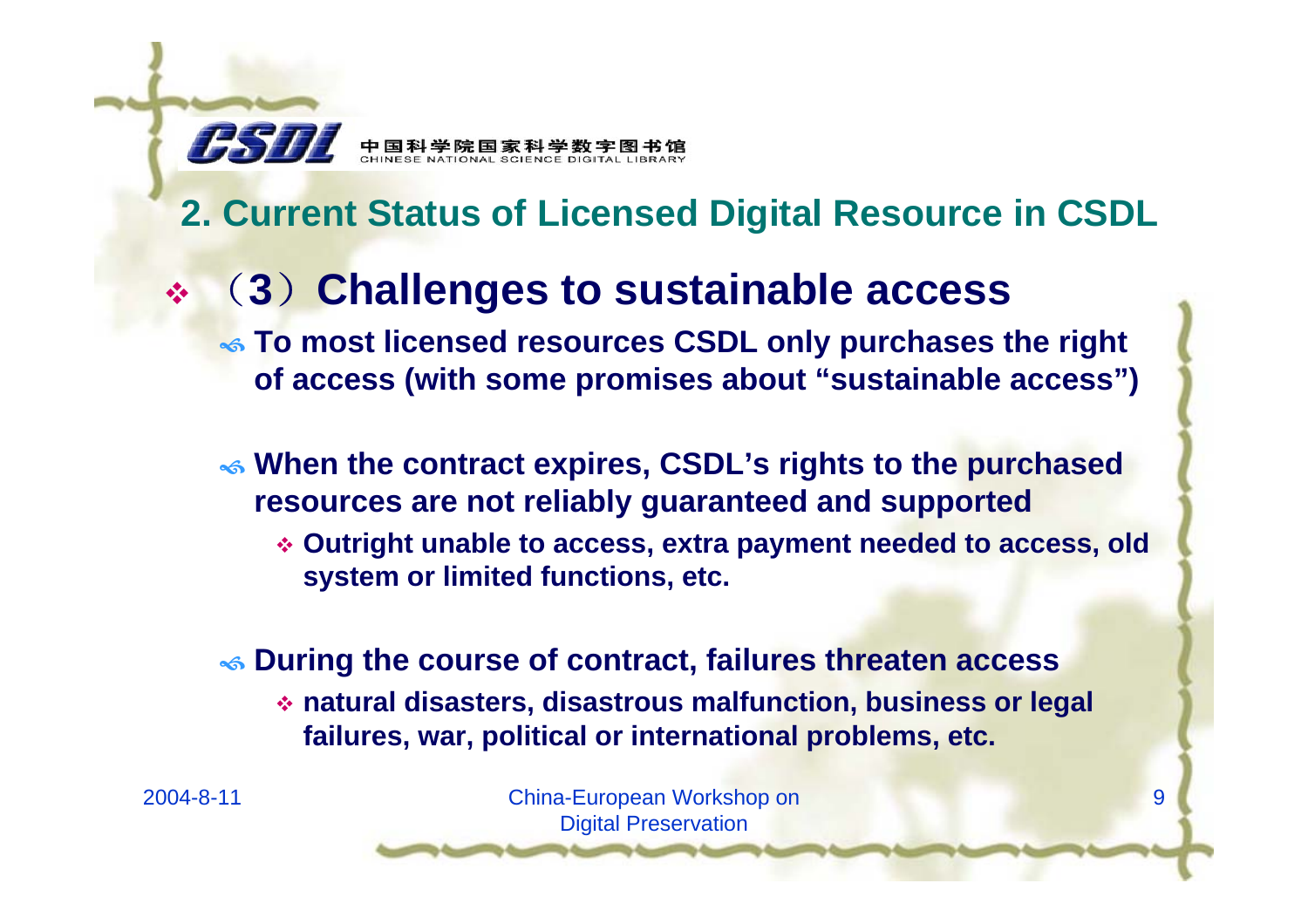

## **2. Current Status of Licensed Digital Resource in CSDL**

- ( **4** )**Current preservation arrangements** \**Contractual requirements policies** \**Contractual promises from most content providers for "sustainable access"**\**Raw data discs for most A/I providers**
	- \**Some supporting systems from some A/I providers**

10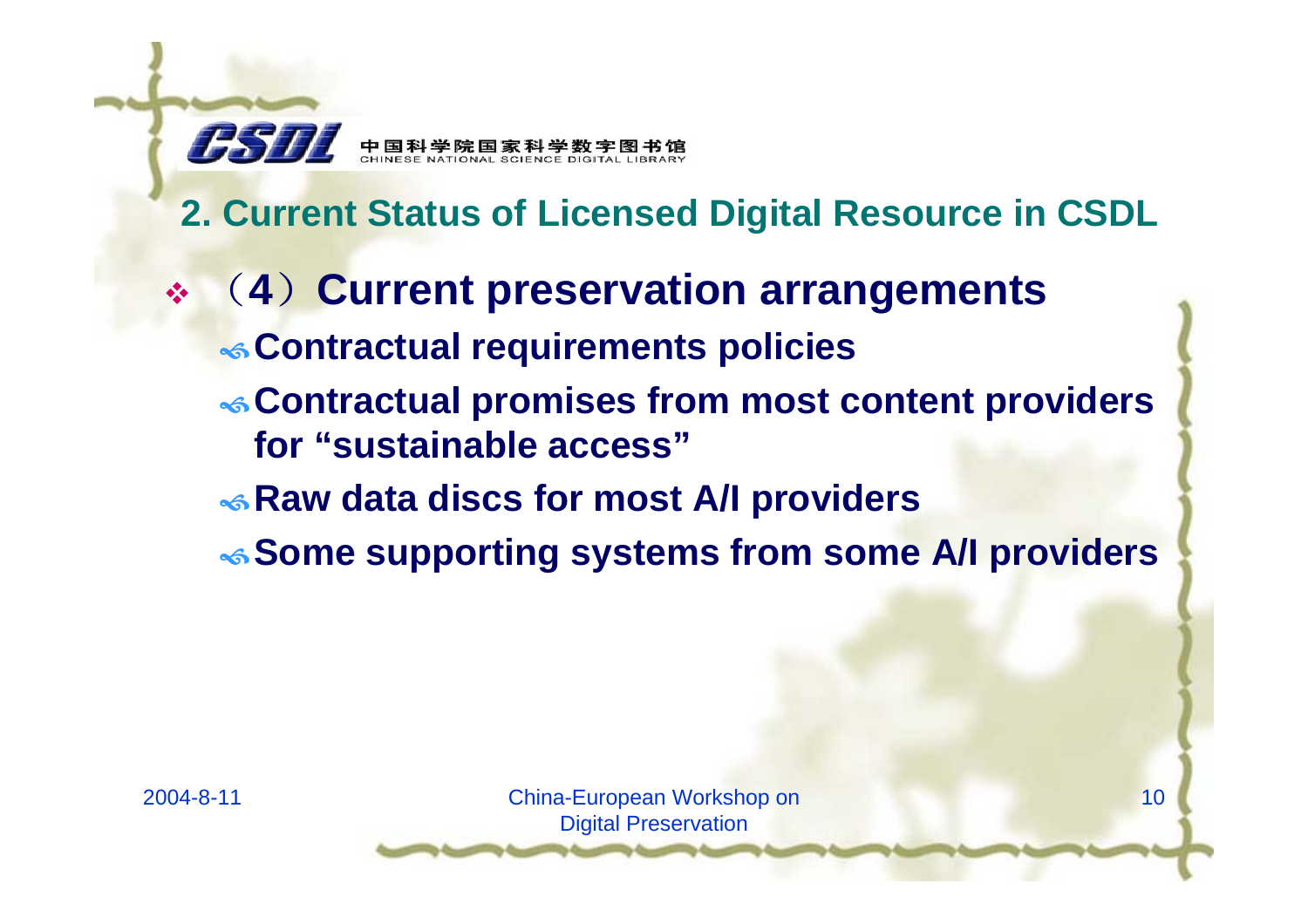

- **1. Introduction**前言
- **2. Current status for d-resources**数字资源状态
- **3. Preservation policy needs**长期保存政策需求
- **4. Suggested policies**政策建议
- **5. Current actions &issues**当前行动与问题

2004-8-11 China-European Workshop on Digital Preservation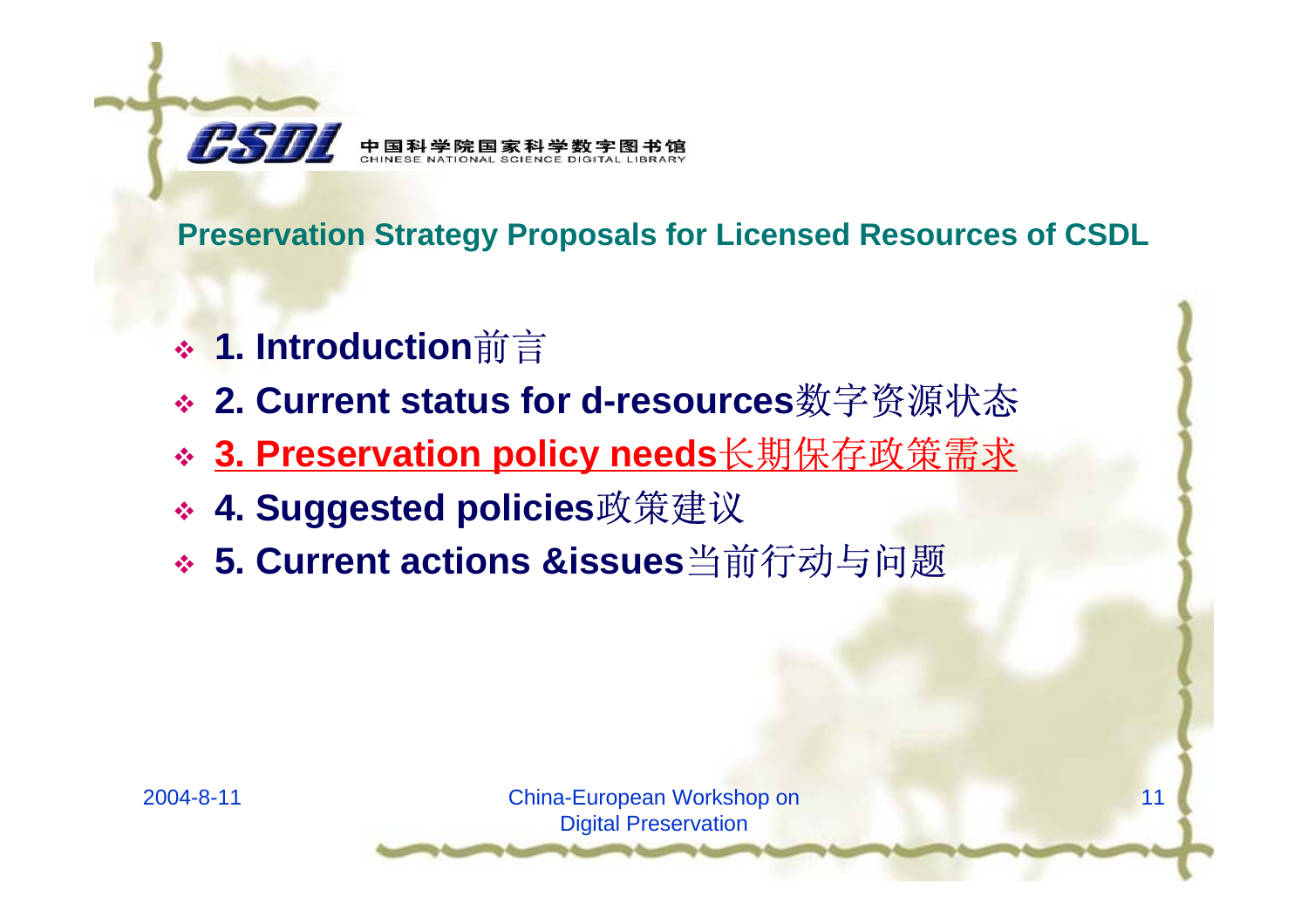

中国科学院国家科

### **3. Preservation policy needs**

- 嗪 (**1** )**Objectives of CSDL digital preservation policies**
	- $\sim$  Ensure sustainable access to the resources and their integral services
	- $\infty$  Ensure the resources reliably become integral parts in the CSDL/CAS information resource system
	- $\infty$  Fulfill CSDL's duty as a National Library of Sciences in the NSTL and contribute to the sustainability of the national S&T information resource system
	- $\mathbf{\hat{a}}$  Ensure the legal reliability, cost effectiveness, and operational manageability of CSDL preservation efforts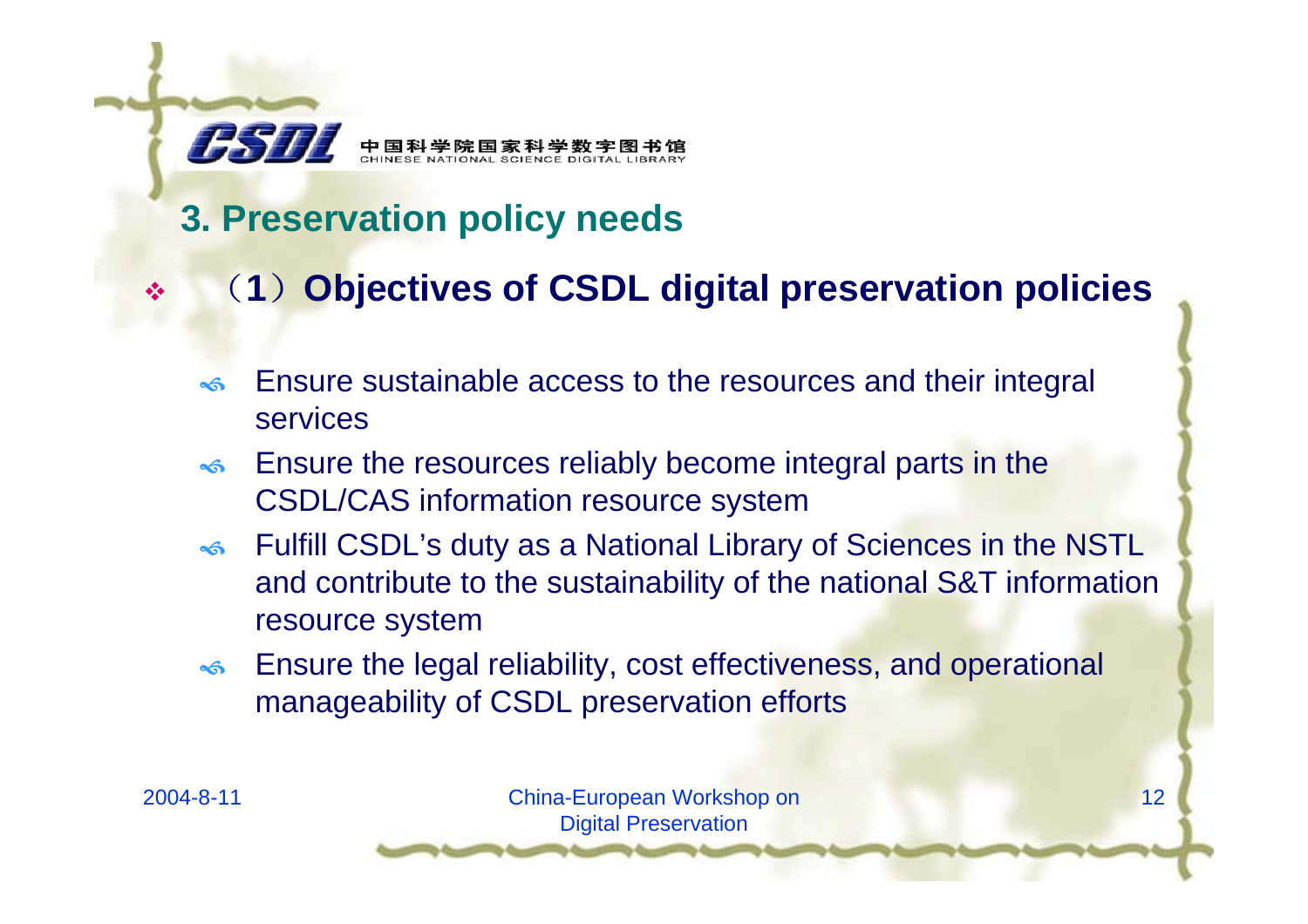

### **3. Preservation policy needs**

### $\frac{1}{2}$ (**2** )**Factors to be considered**

#### $\preccurlyeq$ **What should be preserved?**

- $\frac{1}{2}$ Use value and Strategic Value of the resources
- $\mathbf{e}^{\mathbf{e}}_{\mathbf{e}}$ Un-replacebility of the resources or the access channels
- $\frac{1}{2}$ Legal feasibility

#### $\infty$ **Who will preserve the resources?**

- ❖ Unique purchaser?
- Collaborative purchasers and collaborative responsibilities?
- Legal requirements?
- ❖ Competency and reliability?
- ❖ Authorization feasibility?

#### $\infty$ **How to preserve the resources**

❖ Content, systems, rights, management, financial support, etc.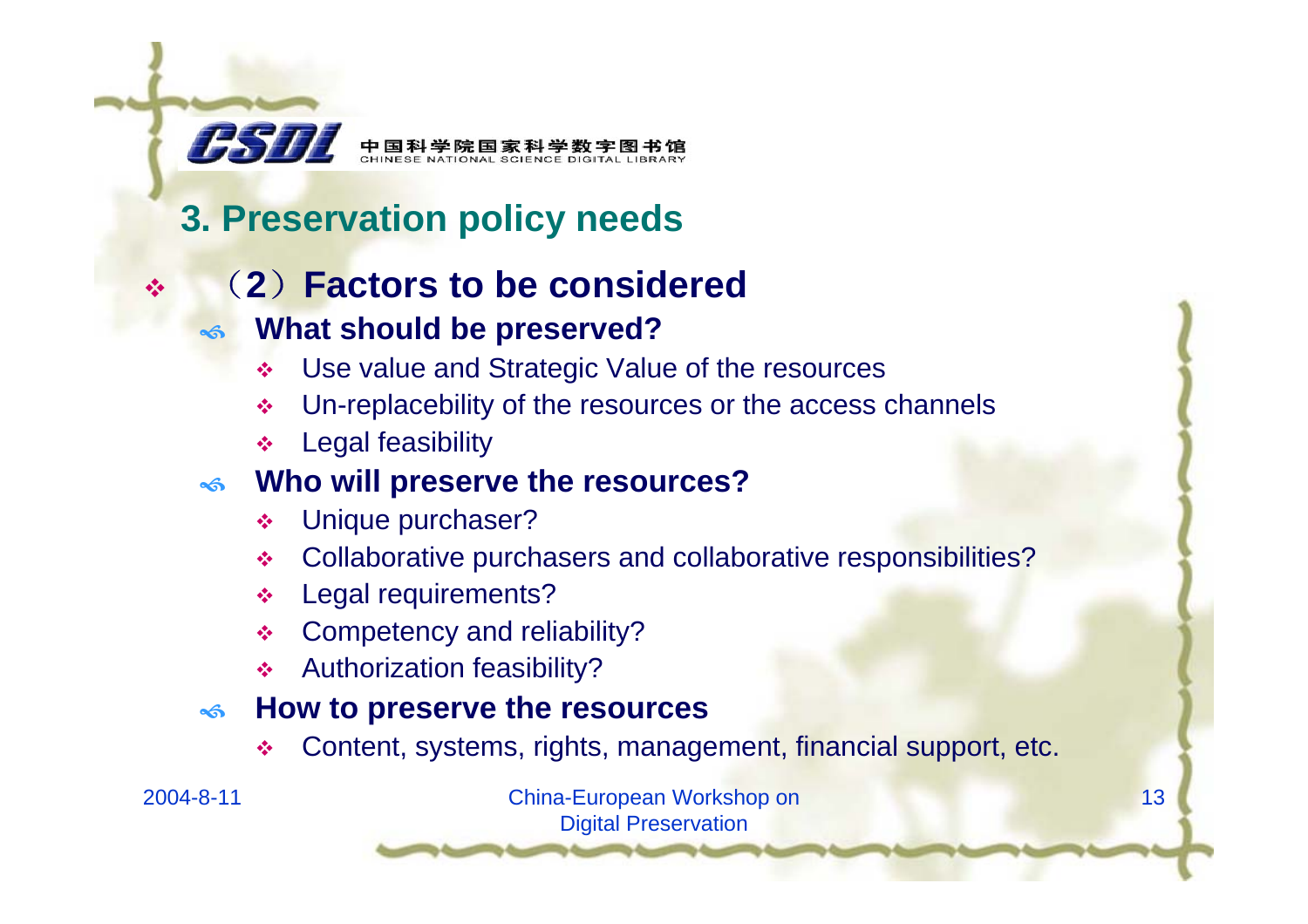### **3. Preservation policy needs**

中国科学院国家科学数字图书馆<br>CHINESE NATIONAL SCIENCE DIGITAL LIBRARY

### (**3** )**General guidelines for CSDL**

- $\blacklozenge$ **CSDL should develop its digital preservation strategy and policies**
- $\rightsquigarrow$  **CSDL should integrate its preservation strategy into its overall resource development planning, and into the administration of resource evaluation, contract & rights management, system development, and financial planning**
- $\hat{\mathbf{s}}$  **CSDL should strive to preserve those strategically important research digital resources even though they have print backups**
- $\mathbf{\hat{a}}$  **CSDL should target those unique,uniquely accessed, or uniquely acquired digital resources as its preservation priorities**
- $\mathfrak{S}$ **CSDL should place its preservation effort on sound legal basis**
- $\hat{\mathbf{a}}$  **CSDL should support cooperative preservation by NSTL, NLC, CALIS, and should support its own cooperative preservation responsibilities**
- $\hat{\mathbf{s}}$  **CSDL should encourage publishers and other third- parties to carry out preservation test, but as back-up services for the time-being**
- $\sim$  **CSDL should continually refresh or upgrade its digital preservation strategy and related management practices**

 $\frac{1}{2}$ 

75 T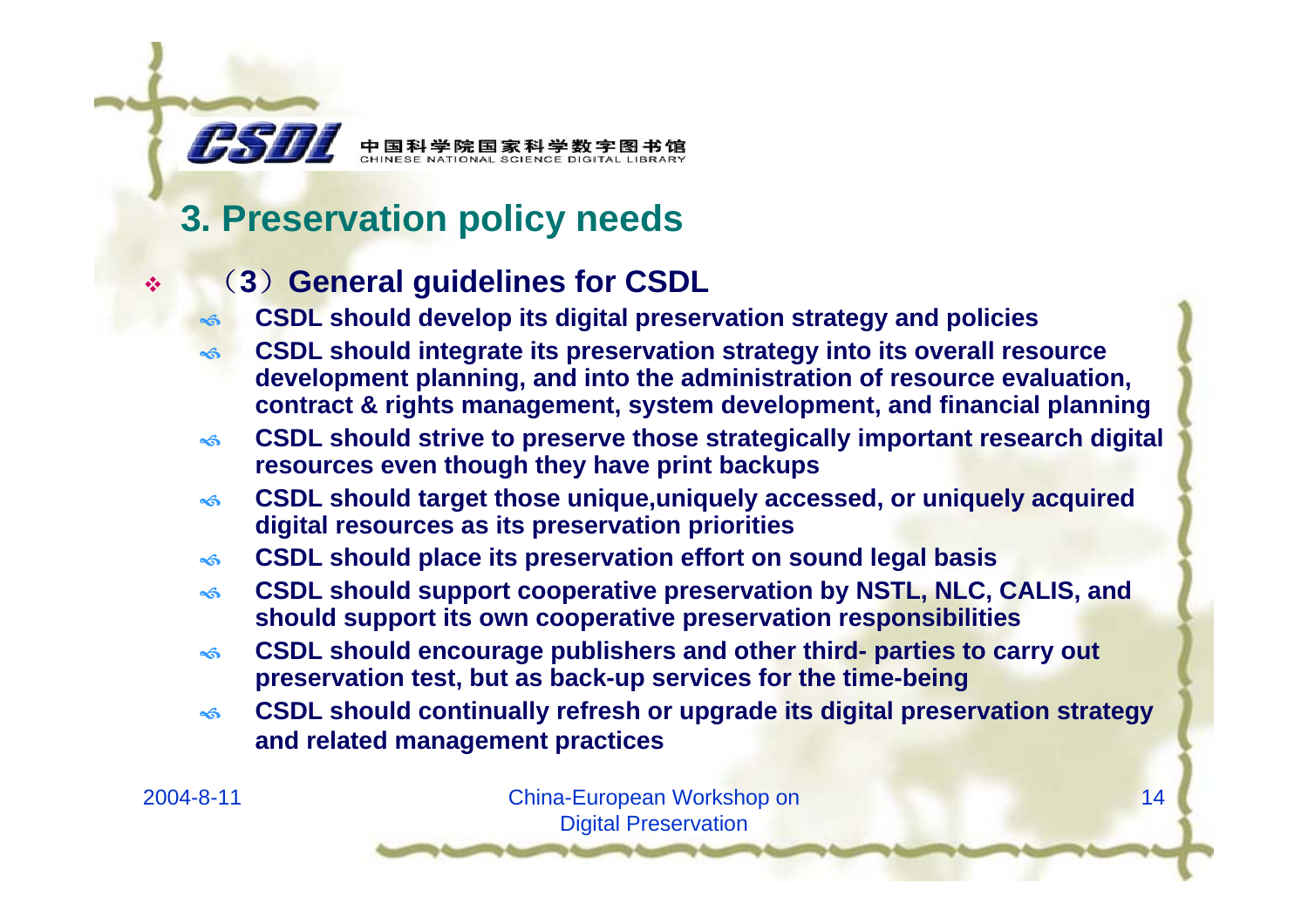

- **1. Introduction**前言
- **2. Current status for d-resources**数字资源状态
- **3. Preservation policy needs**长期保存政策需求
- **4. Suggested policies**政策建议
- **5. Current actions &issues**当前行动与问题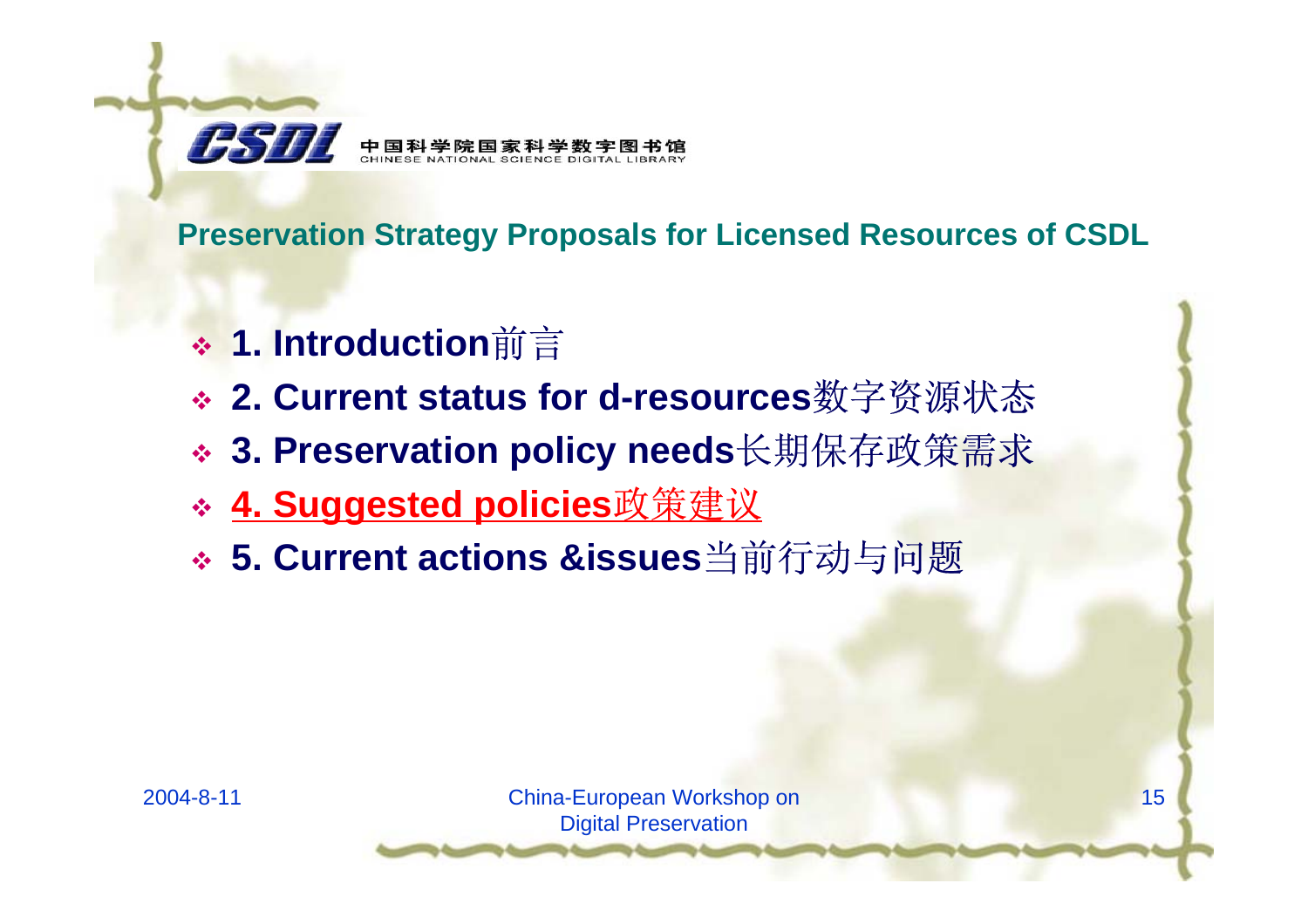

嗪

## **4 Suggested Policies**

### (**1** )**General Policies for preservation modes**

#### $\sim$ **Preserving the intergraded usage environment**

- $\frac{1}{2}$ Preserve the data (bit stream)
- $\frac{1}{2}$  Preserve the information for effective use of the data (i.e., formats, processing info)
- $\frac{1}{2}$  Preserve the use environment (i.e., software, linking mechanism, running systems)
- $\frac{1}{2}$  Try to preserve management info of data and use environment (i.e., authentication,rights management, KOS)

#### $\infty$ **Preserving the integrated application system**

- $\frac{1}{2}$ Require dark archive(only pre-formatted data) for all
- $\frac{\partial^2 u}{\partial x^2}$  Require Semi-Dark Archive (data with usability and integrity checking) for all
- $\mathcal{L}_{\mathbf{a}}^{\mathbf{b}}$ Light Archive (data and application systems) for A/I databases

2004-8-11 China-European Workshop on Digital Preservation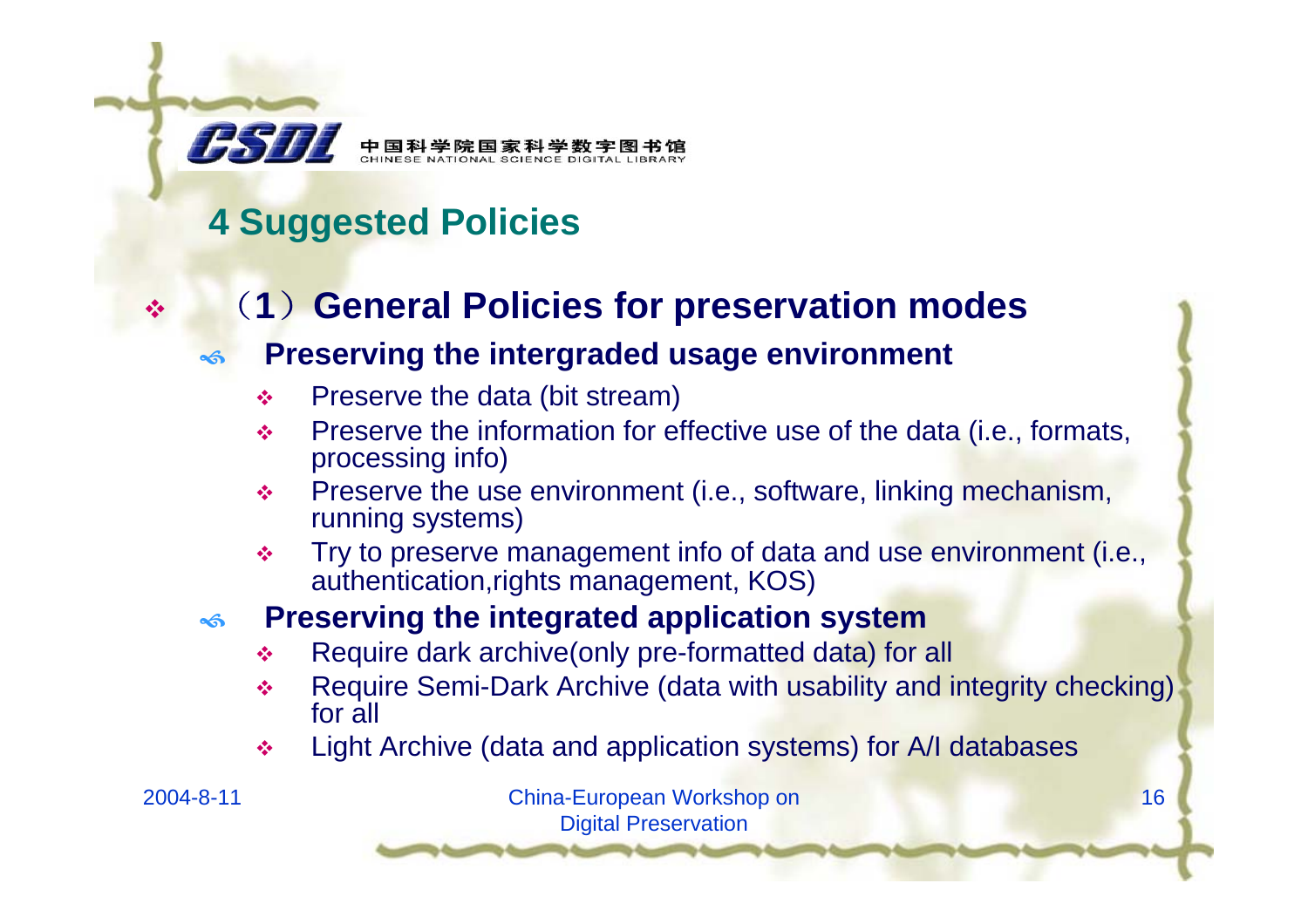### **4 Suggested Policies**

- (**2** )**Acquisition policies for preservation**
- $\infty$ Providers fully recognize CSDL's rights for sustainable access
- $\sim$  Providers timely provide perpetual copies, or grant preservation rights for the data in CAS local mirror sites
- $\sim$  Providers timely provide full info on data format, database structure, indexing and retrieval methods, as well as technical processing methods needed for normal services
- $\mathbf{\hat{a}}$  **When a contract terminates, the providers permit CSDL's continual usage of the purchased resources including related services**
- $\mathbf{\hat{a}}$  **When market failure occurs, CSDL automatically assumes the rights to provide online access using the perpetual copies within the specified range of the original contract**
- $\mathbf{\hat{a}}$ **CSDL promises to protect the appropriate legal rights of the providers**
- $\mathbf{\hat{a}}$ **CSDL must realize those requirements through legally binding documents**

 $\frac{1}{2}$ 

*RSH*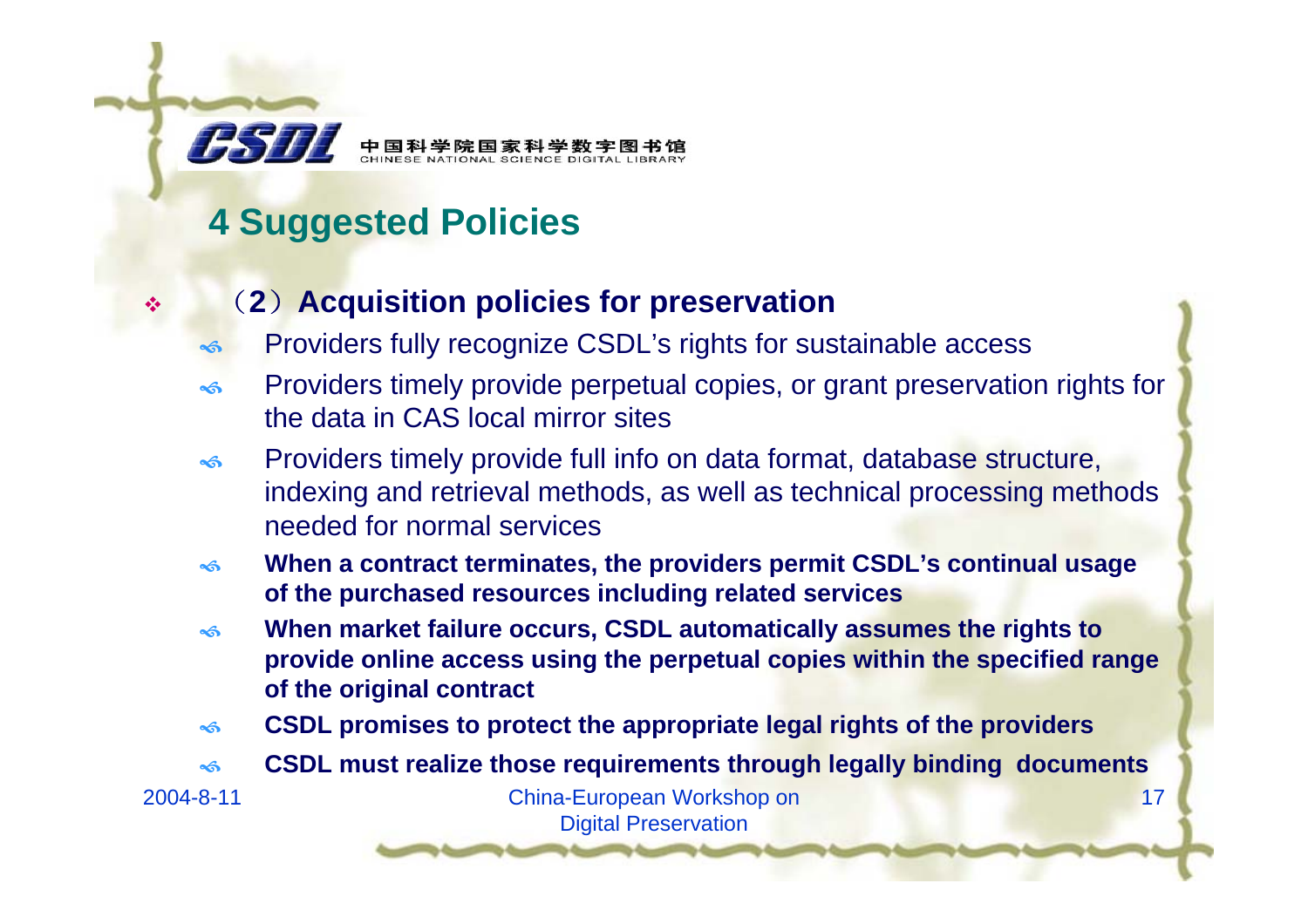

### **4 Suggested Policies**

## (**3** )**Technological policies for preservation**

- $\infty$  **CSDL should develop its own digital preservation technology systems based on collaborative effort with other major partners**
- $\infty$  **CSDL must adopt open standards for constructing preservation systems and for managing preservation processes**
- $\hat{\mathbf{s}}$  **CSDL should secure its rights and abilities to preserve necessary software for data management, retrieval, and related services**
- $\sim$  **CSDL should establish a sound rights management mechanism for preservation of digital resources**
- $\mathfrak{S}$  **CSDL should conduct research on distributed preservation mechanisms**

 $\frac{1}{2}$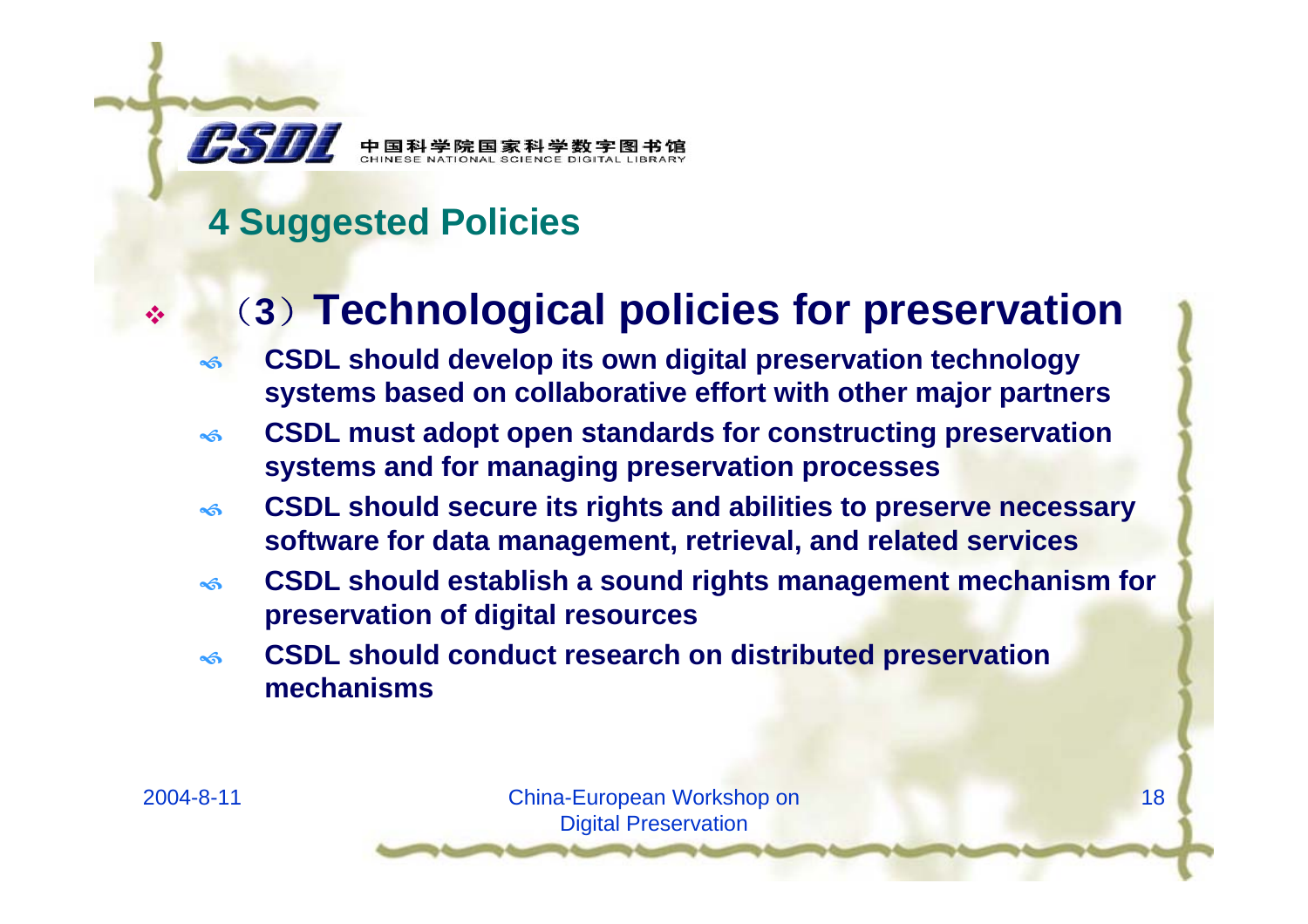

## **4 Suggested Policies**

### (**4** )**Management policies for preservation**

- $\infty$  Establish a normative process for selecting, appraising, authorizing, and re-evaluating trusted repository operators
- $\hat{\mathbf{S}}$  Establish back-up mechanisms for preservation based on crisismanagement approach
- $\infty$  Specify, in details and in legal terms, the responsibilities, obligations, and rights of those involved in the whole preservation life cycle
- $\infty$  Establish active and reliable cooperation mechanisms for digital preservation

嗪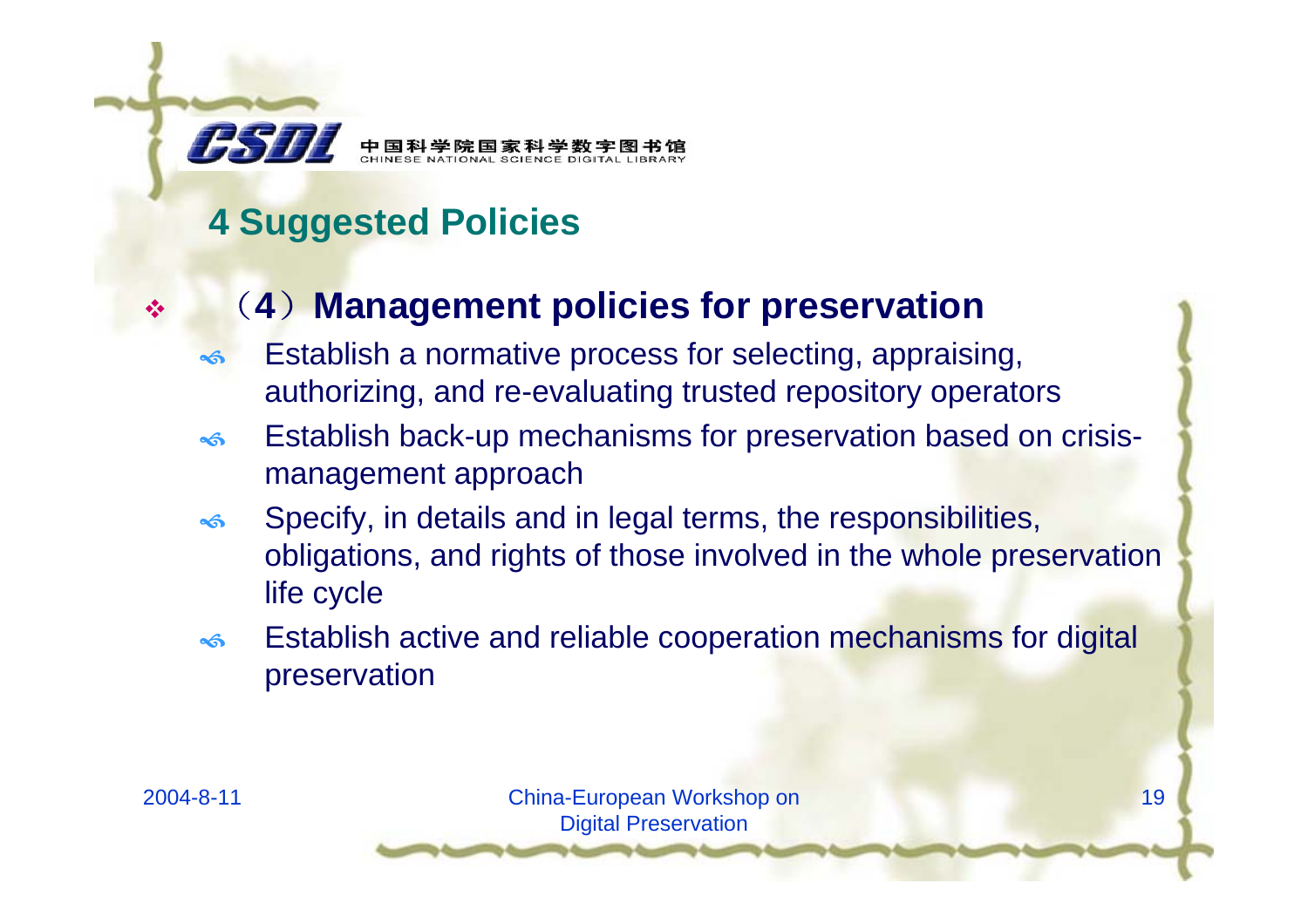

- **1. Introduction**前言
- **2. Current status for d-resources**数字资源状态
- **3. Preservation policy needs**长期保存政策需求
- **4. Suggested policies**政策建议
- **5. Current actions &issues**当前行动与问题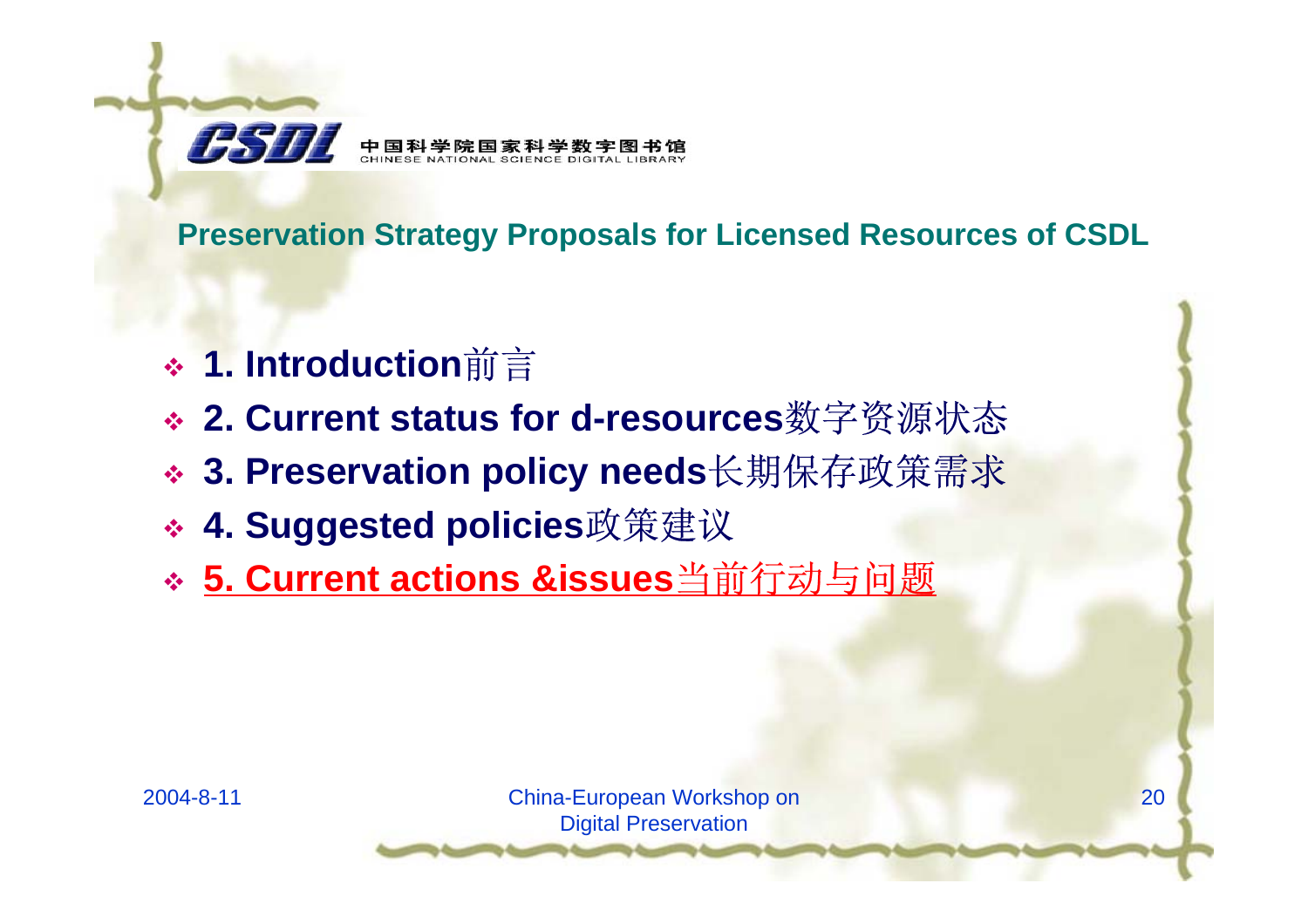

### **5 Current actions & issues**

### (**1**)**Current actions**

- $\blacklozenge$  CSDL has signed an agreement with a domestic fulltext database provider for granting CSDL rights for perpetual usage of the data in the CAS local mirror sites
- $\infty$  CSDL has put into the contract with most A/I database providers for them to supply the backup data by CD-ROM which can be used when contract terminates
- $\sim$  CSDL has agreements with some A/I providers to provide raw retrospective data in CD-ROM while subscribing its web database
- $\mathbf{\hat{S}}$  CSDL has agreement with one A/I provider for its provision of an intranet-based parallel service system
- $\mathfrak{S}$  Most full-text providers agree on the needs and rights of CSDL for sustainable access, but hesitate on concrete means

嗪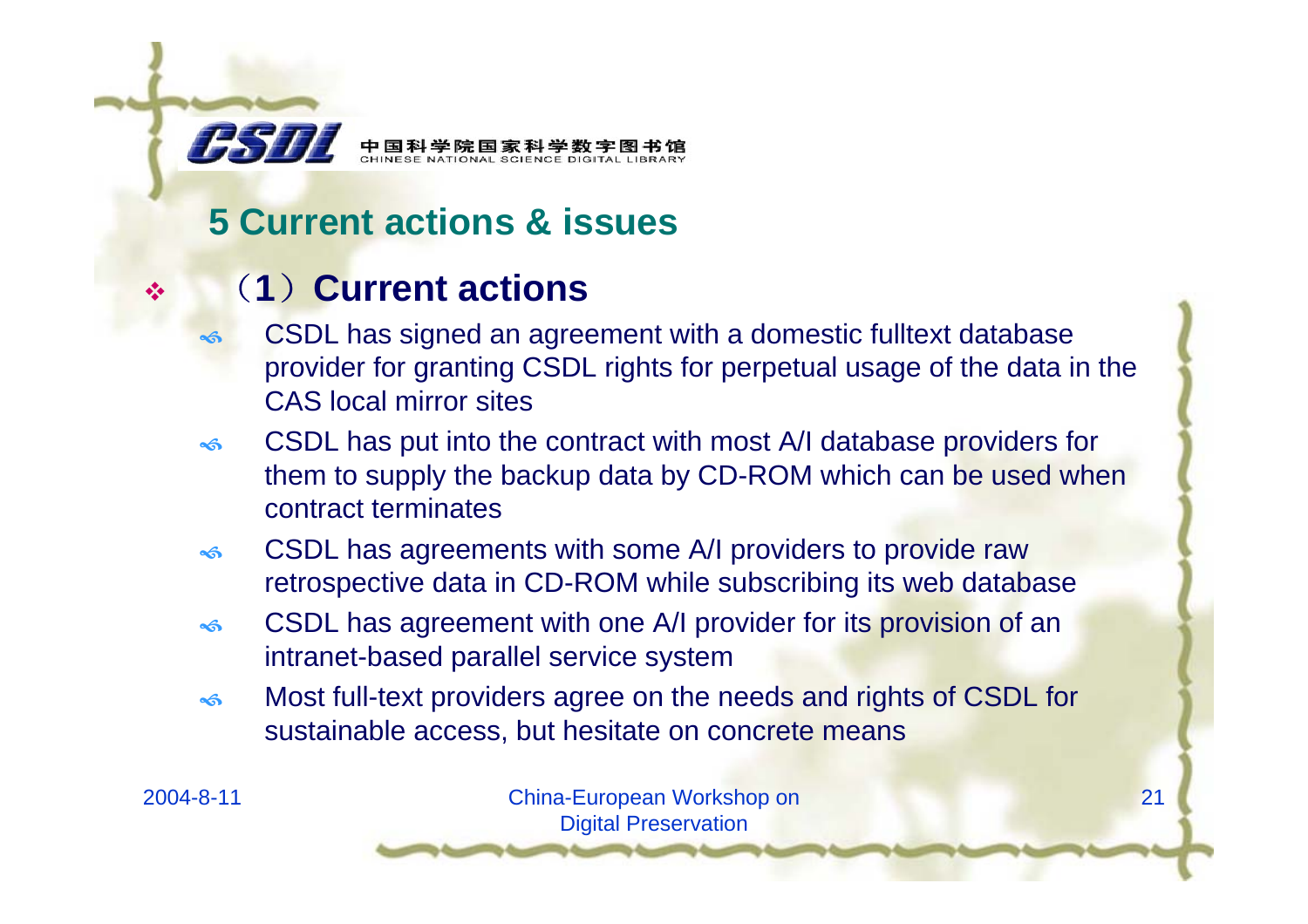

### **5 Current actions & issues**

### (**2** )**Urgent issues**

- $\preccurlyeq$  Systematic strategy, action plans, and management mechanisms are not yet in place
- $\sim$  Technological know-how is in urgent need and technical systems are to be built
- $\infty$  Effective cooperative preservation strategies and reliable responsibility systems remains to be established
- $\infty$  Effective strategies and mechanisms for preserving selfdeveloped and web resources are to be worked out
- $\infty$  Reliable and effective mechanisms and process management are needed for verification, preservation, and service provision of already owned perpetual copies
- $\infty$  Some providers are still evading their responsibilities to support preservation and sustainable access

❖

2004-8-11 China-European Workshop on Digital Preservation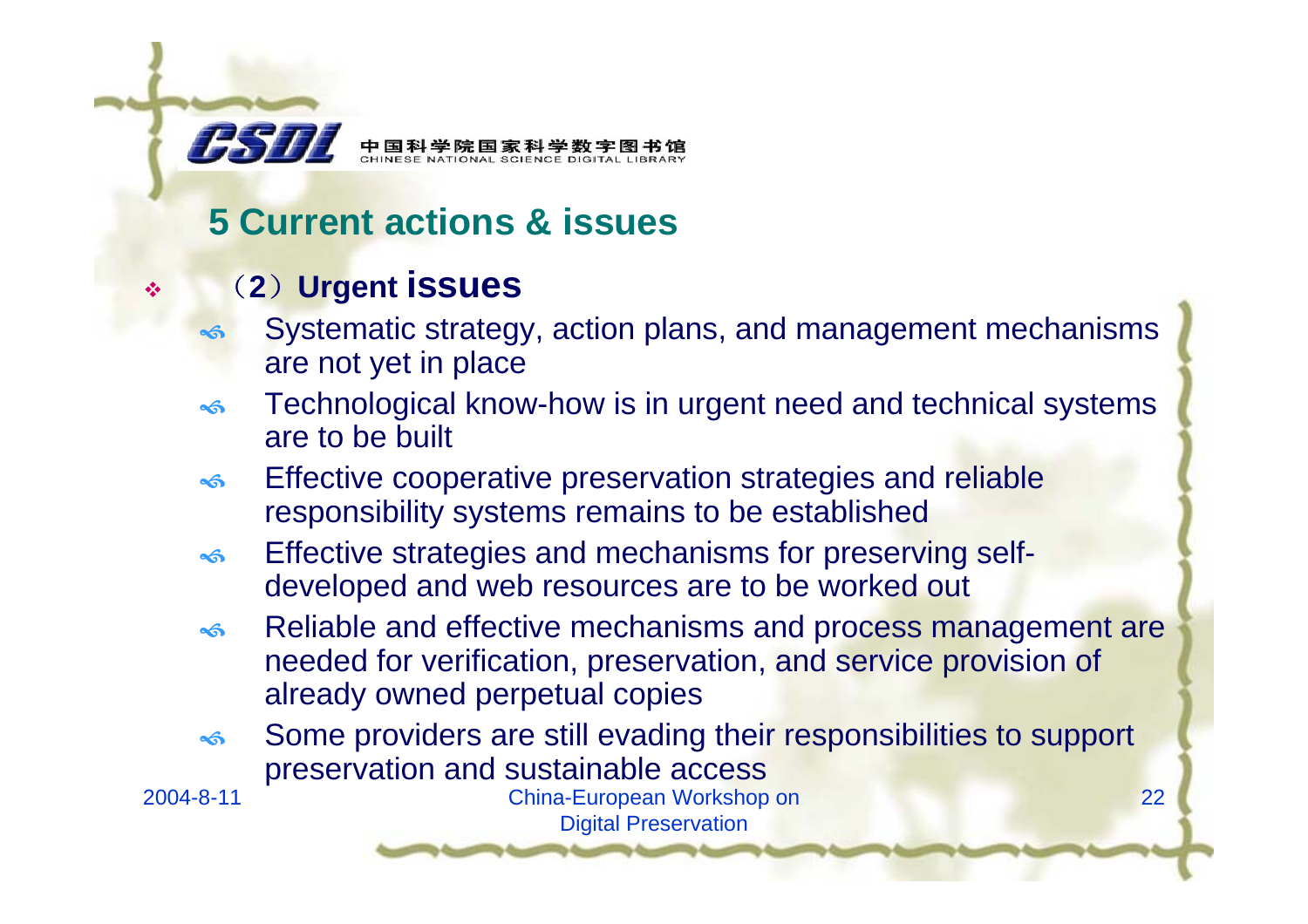

### **5 Current actions & issues**

### (**3** )**Open call for cooperation**

- $\blacklozenge$  A Chinese strategy group to investigate a national strategy for preserving S&T digital resources, especially the licensed ones
- A Chinese round table to share and coordinate the policies, best practices, and issues in preserving the licensed digital resources
- **★ An international cooperation mechanism to exchange** knowledge and information, and to provide advanced training and advices, in digital preservation
- $\infty$ CSDL and LCAS is open to ideas and actions!

 $\frac{1}{2}$